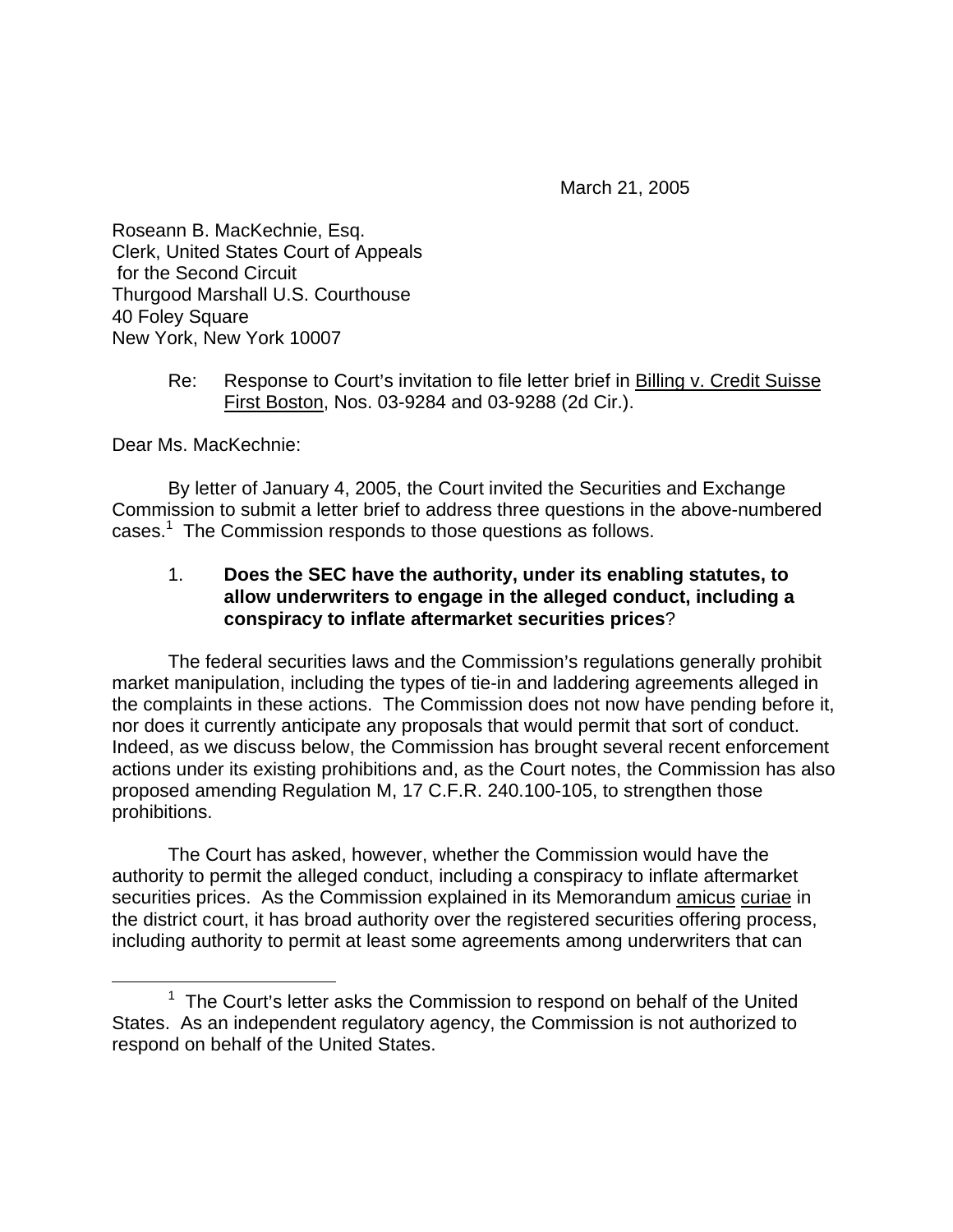have the effect of increasing the aftermarket price over the price that would prevail in the absence of those agreements, and which therefore could be viewed as coming within the terms of the question raised by the Court. The Commission's authority rests not only on Section 9(a) of the Securities Exchange Act, the provision on which plaintiffs have focused, but on other provisions as well.  $2\,$  In addition, the Commission has oversight responsibility for the rules of self-regulatory organizations, which can also affect market prices and conditions.<sup>3</sup>

Thus, as this Court discussed in its decision in Friedman v. Salomon/Smith Barney, Inc., 313 F.3d 796 (2d Cir. 2002), the Commission has permitted underwriters to enter into agreements that can have the effect of restricting the resale of newly offered securities in the days immediately following the onset of trading, a practice known as "flipping." Plaintiffs in that case alleged that defendant firms violated the antitrust laws by denying or restricting stock allocations or commissions to brokers whose retail customers engage in flipping. The Court acknowledged that "flipping" causes stock prices to fluctuate - usually downward - and aftermarket sales restrictions are a form of price stabilization." 313 F.3d at 797. Despite the fact that the challenged restrictions could have an upward effect on aftermarket prices, the Court agreed with the Commission's view that agreements among underwriters to impose them were immune from antitrust challenge because the antitrust laws conflicted with the regulatory provisions of the federal securities laws.

In short, the Commission has the authority to allow aftermarket conduct by underwriters conducting registered offerings, including IPOs, that may have the effect of maintaining aftermarket prices at a level higher than would be realized in a market subject to no regulation other than the antitrust laws. That result is inherent in a regulatory system such as the one established by the federal securities laws, which requires the Commission to weigh in the balance other important public interest considerations in addition to concerns about competition. While the Commission can and has approved conduct that affects aftermarket prices following registered offerings,

 $\overline{a}$ 

<sup>&</sup>lt;sup>2</sup> These include, *inter alia*, Sections  $2(a)(3)$ , 5, and 28 of the Securities Act, as well as rules adopted under that Act, as well as Sections 10(b), 15(c), and 36 of the Exchange Act, and rules and regulations adopted under that Act. See, generally, Comm. Mem. At 8-11, 28-29.

<sup>&</sup>lt;sup>3</sup> These include, <u>inter alia</u>, NASD Rules 2110, 2110-1, 2710. See, generally, Comm. Mem. 12-13. SRO rules may not be approved by the Commission unless the Commission determines that the rules "do not impose any burden on competition not necessary or appropriate in furtherance of the purposes of" the Exchange Act. See Sections 6(b)(8) and 15A(b)(9) of the Exchange Act.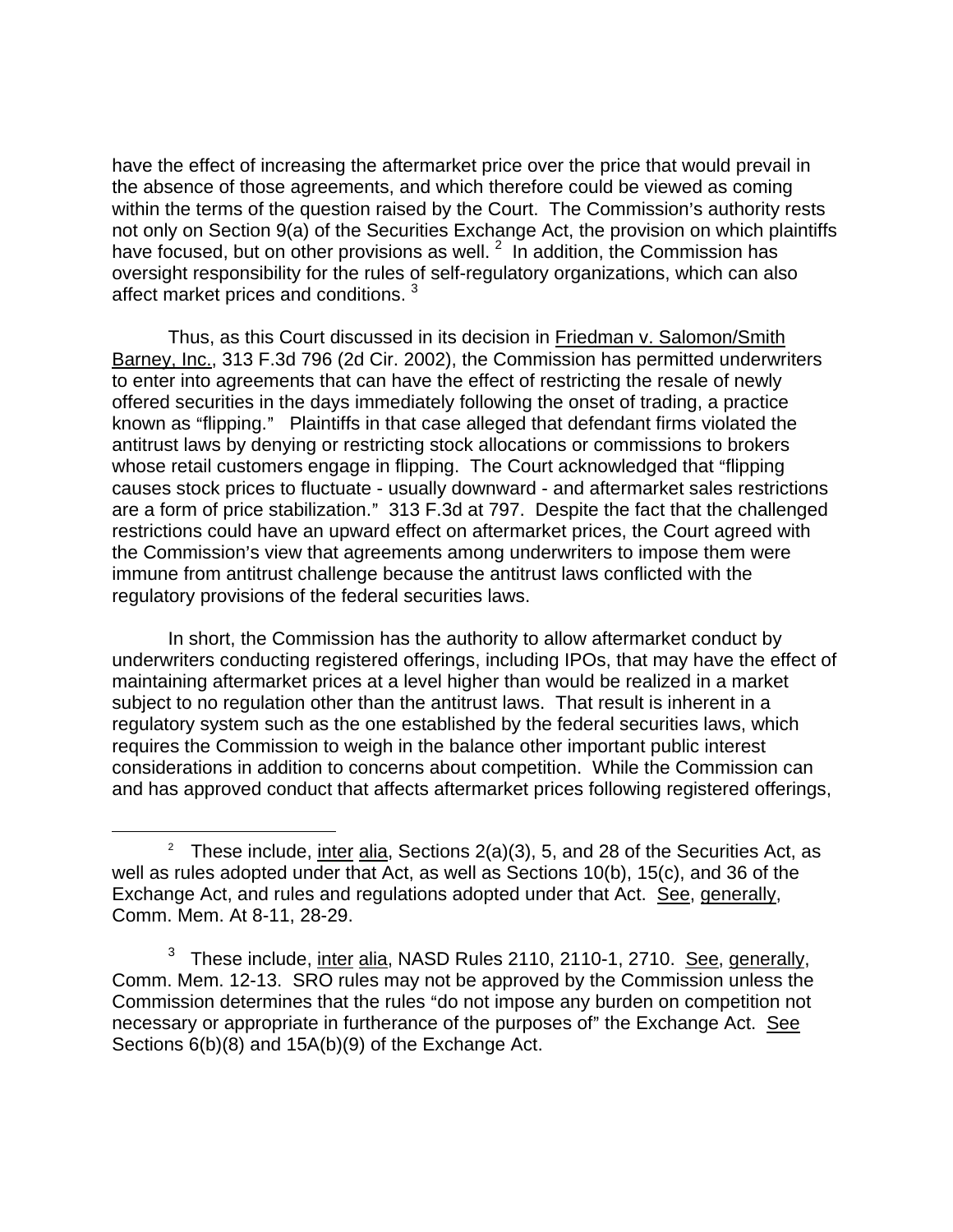it can do so only where it is persuaded by substantial evidence that the conduct will have other important beneficial effects on the functioning of the securities markets. The Commission may authorize conduct that has anti-competitive effects if the Commission concludes that countervailing benefits demonstrate that such action is necessary or appropriate in the public interest or for the protection of investors.

The precise scope of the Commission's authority to adopt rules or to grant exemptions in this area is difficult to delineate in the abstract because it is impossible to foresee what future developments in the offering process or the Commission's understanding of the public interest and investor protection may require, a difficulty that the district court discussed at the argument in this case. JA 1129-30. Current precedent does not, however, foreclose the Commission's ability in response to future developments to authorize conduct by underwriters that could be characterized as a tiein or laddering. For example, while it is difficult to envision the circumstances under which the Commission would do so, the Commission could approve an SRO rule that permitted such conduct, assuming the statutory requirements under the Exchange Act were met, including the requirements that the rule be designed to protect investors and the public interest, and that it not impose any burden on competition not necessary or appropriate in furtherance of the purposes of the Act. (As noted above, that conduct, at present, is prohibited, and the Commission is not contemplating that it should be permitted.)

## 2. **If not, how – if at all – could judgment for plaintiffs in this case impede the SEC**=**s ability to regulate or exempt from regulation any underwriters, securities, or transactions**?

The Court's second question requires a response only if the Commission concludes it does not have the authority to permit the conduct alleged in the complaint. Nevertheless, it may be useful to outline why, in the Commission's view, analysis of the question of implied repeal may entail consideration of issues beyond an assessment of the outer limits of the agency's authority to permit particular conduct. As this Court has recognized, "antitrust immunity is not to be presumed from the mere existence of overlapping authority." In re: Stock Exchanges Options Trading Antitrust Litigation, 317 F.3d 134, 148 (2d Cir. 2003). In this case, however, we believe that antitrust immunity is appropriate in the intensely regulated area of registered offering underwriting to protect the effectiveness of the regulatory regime established by Congress, even in some cases where it may not be clear that the Commission could (or ever would) authorize the specific conduct alleged by particular plaintiffs.

The foundation of the Commission's position, as explained at greater length in its Memorandum, is that syndicate underwriting of public offerings inherently involves agreements and joint actions among potential competitors, including agreements about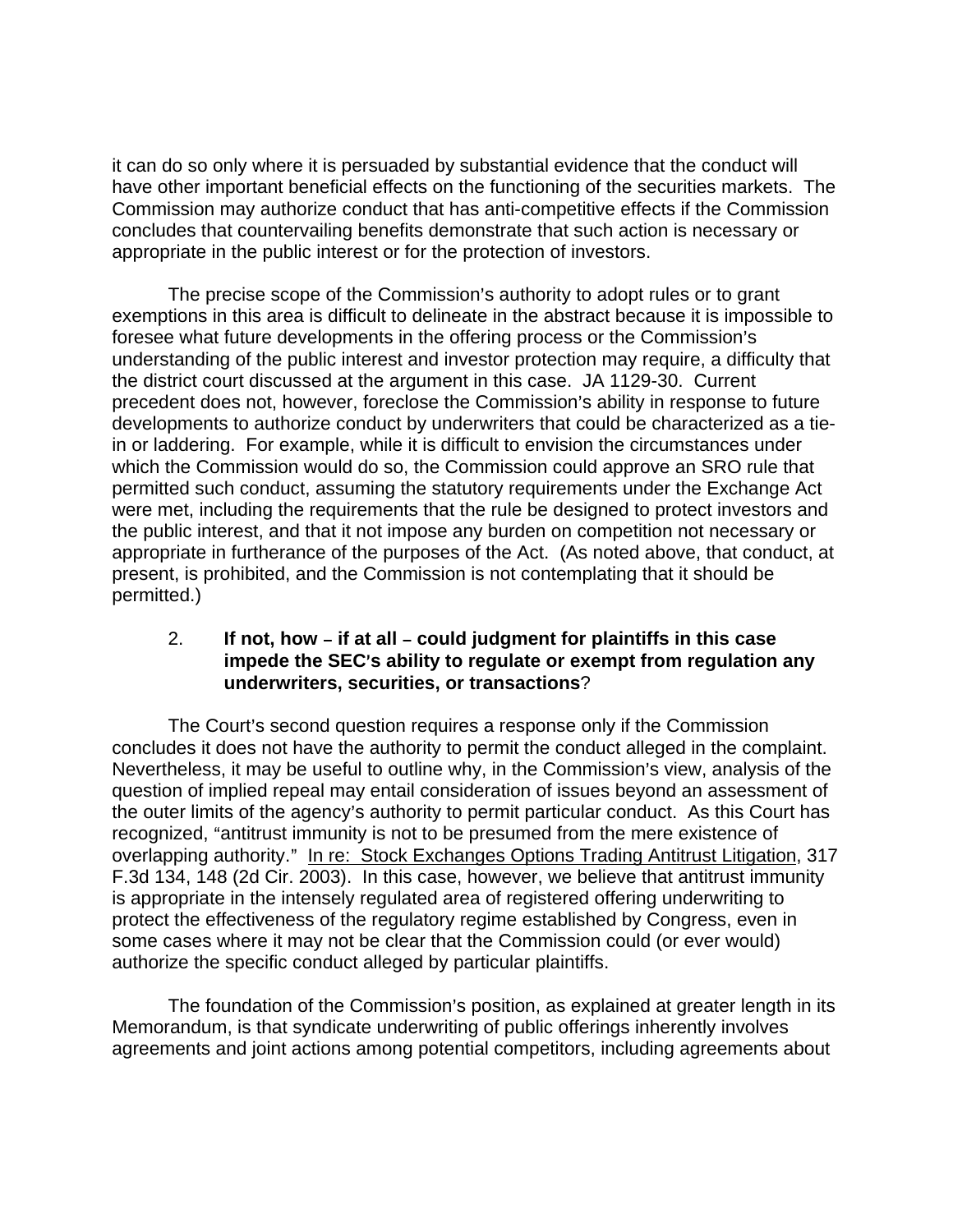price, that, but for the securities regulatory regime, would raise substantial antitrust concern. The Commission, and the NASD subject to Commission oversight, comprehensively and actively regulate the offering process under a set of rules and regulations that have evolved through time to adjust to changes in the market and to regulatory understanding of what is necessary or appropriate in the public interest and for the protection of investors. Under this regulatory regime, competition is one factor that must be weighed in the balance, but it is not necessarily given the predominant weight, nor is the Commission required to adopt the least anti-competitive alternative. See Bradford National Clearing Corp. v. SEC, 590 F.2d 1085, 1104 (D.C. Cir. 1978).

While the Supreme Court has observed that intent to repeal the antitrust laws is "much *clearer* when a regulatory agency has been empowered to authorize or require the type of conduct under antitrust challenge," National Gerimedical Hospital and Gerontology Center v. Blue Cross of Kansas City, 452 U.S. 378, 388-89 (1981) (emphasis added, citations omitted), that is not the only circumstance under which immunity is appropriate. Rather, the ultimate issue is whether permitting antitrust liability is clearly repugnant to the "regulatory *system*." Id., 452 U.S. at 389 (emphasis added). As the Supreme Court phrased the issue in Gordon v. NYSE, 422 U.S. 659, 688 (1975), the question is "whether allowance of an antitrust suit would conflict with the operation *of the regulatory scheme* which specifically authorizes the SEC to oversee" the conduct that is the basis of the antitrust claim (emphasis added). Thus, the Court explained that the issue was not whether the fixed-commission system challenged in that case was necessary to the operation of the exchanges, but whether immunity should be implied "in order to permit the Exchange Act to function as envisioned by Congress.@ 422 U.S. at 688; see also United States v. NASD, 422 U.S. 694, 730, 734 (1975) (upholding immunity in light of Commission's actively exercised oversight authority under the securities laws); In re: Stock Exchanges Options Trading Antitrust Litigation, 317 F.3d 134, 148-50 (2d Cir. 2003) (same). See Silver v. NYSE, 373 U.S. 341, 358 (1963) (no immunity found when there was nothing "built into the regulatory scheme which performs the antitrust function of insuring that" regulated entities will not unjustifiably limit competition).

The Exchange Act charges the Commission with broad regulatory authority to oversee the underwriting of registered offerings. While tie-ins and laddering are prohibited by the existing regulatory regime, other cases could involve conduct presenting closer questions. Underwriters and other participants in the underwriting process should not be subjected to the fear that in interpreting and applying the comprehensive governing body of securities laws rules, they could find themselves not only liable for violating the securities laws, but also in an antitrust treble damages action. By discouraging useful interactions among participants in the offering process that are permitted under the securities laws, the fear of potentially crippling treble damages awards could over-deter conduct that would serve the interests of the markets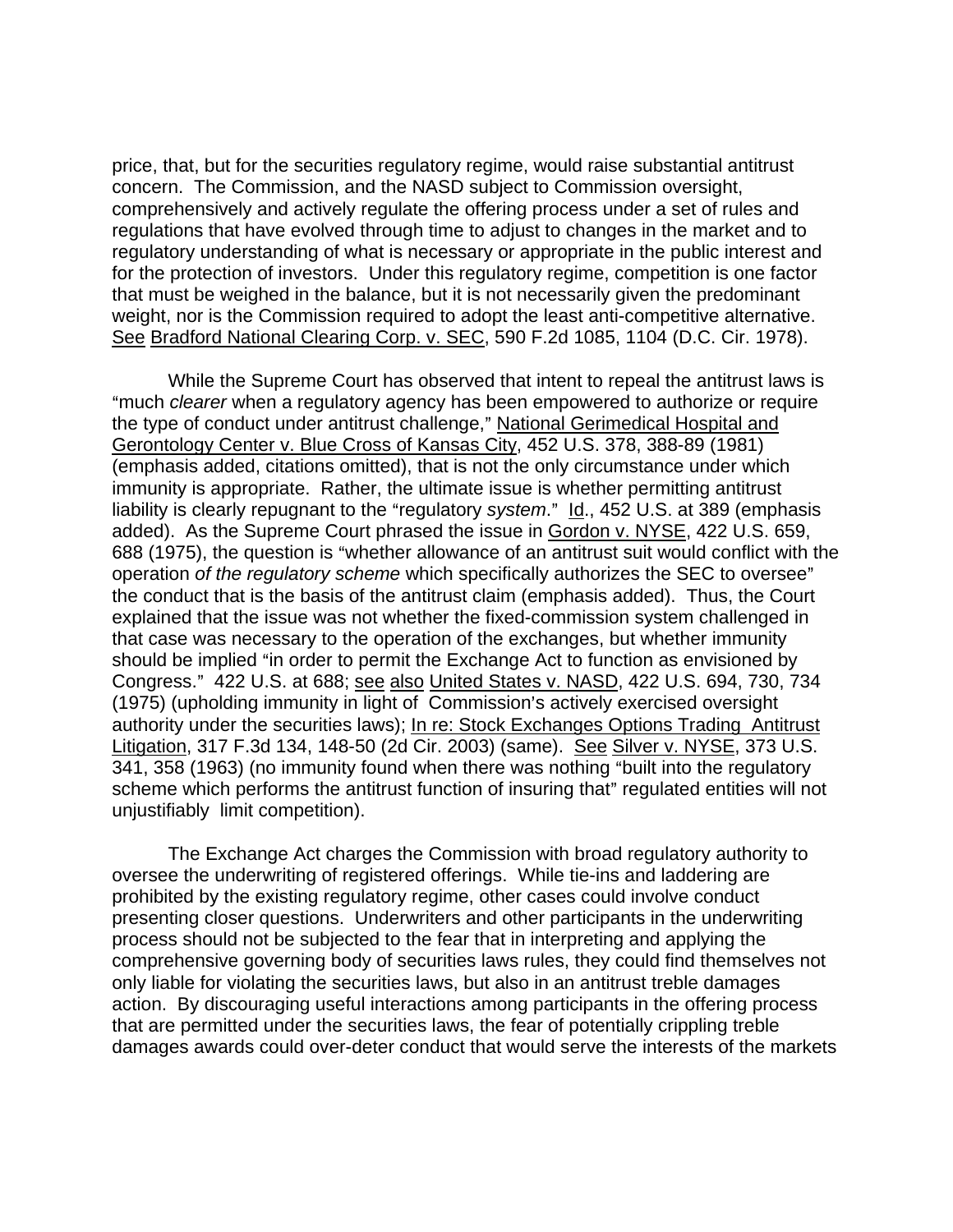and the capital formation process. In other words, absent a holding of immunity in this case, rather than being one factor to be weighed by the Commission along with other investor protection factors, antitrust concerns will become the predominant considerations in the underwriting process. Nor should the Commission's ability to interpret, apply, and revise the governing law be displaced by introduction of the antitrust laws as an alternative, potentially competing regulatory scheme.

Not only is the Commission's authority here comprehensive; the Commission has been actively exercising that authority, both in the rulemaking and in the enforcement areas. We advised the district court (Comm. Mem. 13-17) of specific steps being taken by the Commission to investigate the alleged misconduct that forms the basis for this case, and to remedy any violations that it found. Since December 2002, when we filed that Memorandum, the Commission has continued its activities.

On May 29, 2003, the NYSE/NASD IPO Advisory Committee, formed in October 2002 at the request of the Commission's then-Chairman, issued its final report and recommendations, which address the problems evidenced during the hot IPO market of the late 1990s and 2000. *See* NYSE/NASD IPO Advisory Committee, Report and Recommendations (May 2003).

As the Court notes in its letter to us, on October 13, 2004, the Commission proposed amendments to Regulation M (the anti-manipulation rule governing securities offerings). The proposed amendments are intended to prohibit certain activities by underwriters and other distribution participants that can undermine the integrity and fairness of the offering process, particularly with respect to allocations of offered securities. Among other things, the proposed amendments would add a new Rule 106 to expressly prohibit distribution participants, issuers, and their affiliated purchasers, directly or indirectly, from demanding, soliciting, attempting to induce, or accepting from their customers any consideration in addition to the stated offering price of the security. *See* Securities Exchange Act Release No. 50831 (December 9, 2004), 69 FR 75774 (December 17, 2004).

On December 20, 2004, the Commission published for comment proposed rule changes by the NASD and NYSE arising from recommendations of the IPO Advisory Committee regarding the allocation and distribution of IPOs. *See* "Notice of Filing of Proposed Rule Changes by the New York Stock Exchange, Inc. and the National Association of Securities Dealers, Inc. Relating to the Prohibition of Certain Abuses in the Allocation and Distribution of Shares in Initial Public Offerings," Securities Exchange Act Release No. 50896 (December 20, 2004), 69 FR 77804 (December 28, 2004) [SR-NYSE-2004-12 and SR-NASD-2003-140]. The SRO proposed rule changes include proposals regarding, among other things, *quid pro quo* allocations, "spinning," and penalty bids.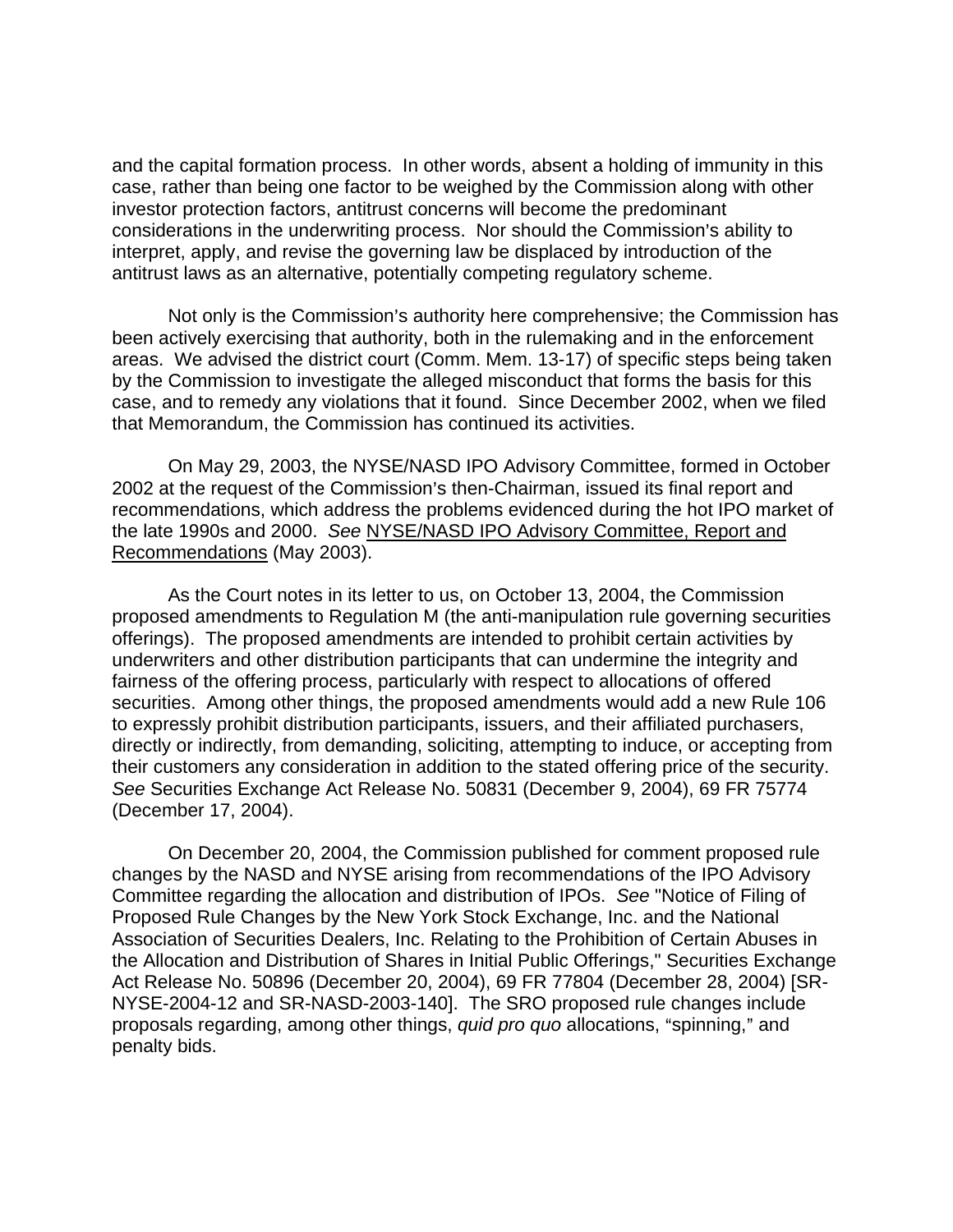These proposals, like the enforcement proceedings and other steps discussed below, reflect the Commission's comprehensive authority to regulate the underwriting process, and its continued active exercise of that authority. They are additional evidence that Commission regulation of the offering process during the last seventy years has involved a continual adjustment of previous rules to newly emerging or identified problems, balancing and re-balancing relevant factors to protect investors and the public interest. The Commission should be free to revise the applicable regulations to meet new issues as they emerge, giving competitive concerns their due weight under the statutory scheme. See Section 3(f) of the Exchange Act, 15 U.S.C. 78c(f).

Further, the Commission has recently completed three enforcement injunctive actions involving underwriters' violations of Regulation M. The Commission's complaints allege that the underwriters attempted to induce customers who received IPO allocations to place purchase orders for additional shares in the aftermarket. See Morgan Stanley & Co. Incorporated, Lit. Rel. 19050 (January 25, 2005); Goldman Sachs & Co., Lit. Rel. 19051 (January 25, 2005); J.P. Morgan Securities Inc., Lit. Rel. 18385 (October 1, 2003) (Commission Litigation Releases are available at SEC.gov/litigation). The Commission also brought an injunction action alleging that an underwriter violated the federal securities laws and NASD rules by allocating shares of "hot" IPOs to customers and receiving, in return, profits – in the form of excessive commissions or markdowns – mace by the customers on their IPO stock. See Robertson Stephens, Inc., Lit. Rel. 17923 (January 9, 2003).

In addition, private class actions *under the securities laws* are proceeding in the district court. See In re Initial Public Offering Securities Litigation, 2005 U.S. Dist. LEXIS 2121 (S.D.N.Y. February 15, 2005); In re Initial Public Offering Securities Litigation, 241 F. Supp.2d 281 (S.D.N.Y. 2003).

These steps are the appropriate responses to any alleged securities law violations. They should not be effectively supplanted by an antitrust action which does not take into account the sensitive countervailing considerations that the securities laws, and the Commission's expert administration, are charged with weighing in the balance.

Finally, we note another possible harmful effect of allowing these actions to proceed. While our response has focused to this point on alleged conduct that the Commission does not allow, the complaint in this case goes further. Plaintiffs' antitrust claims combine "allegations" that defendants engaged in collective conduct permitted under the securities regulatory regime (Comm. Mem. 34-36) with conclusory allegations that in the course of doing so they engaged in impermissible anti-competitive conduct. If this action is permitted to go forward, it could force participants in the securities markets to focus not on complying with the securities laws, but predominantly on